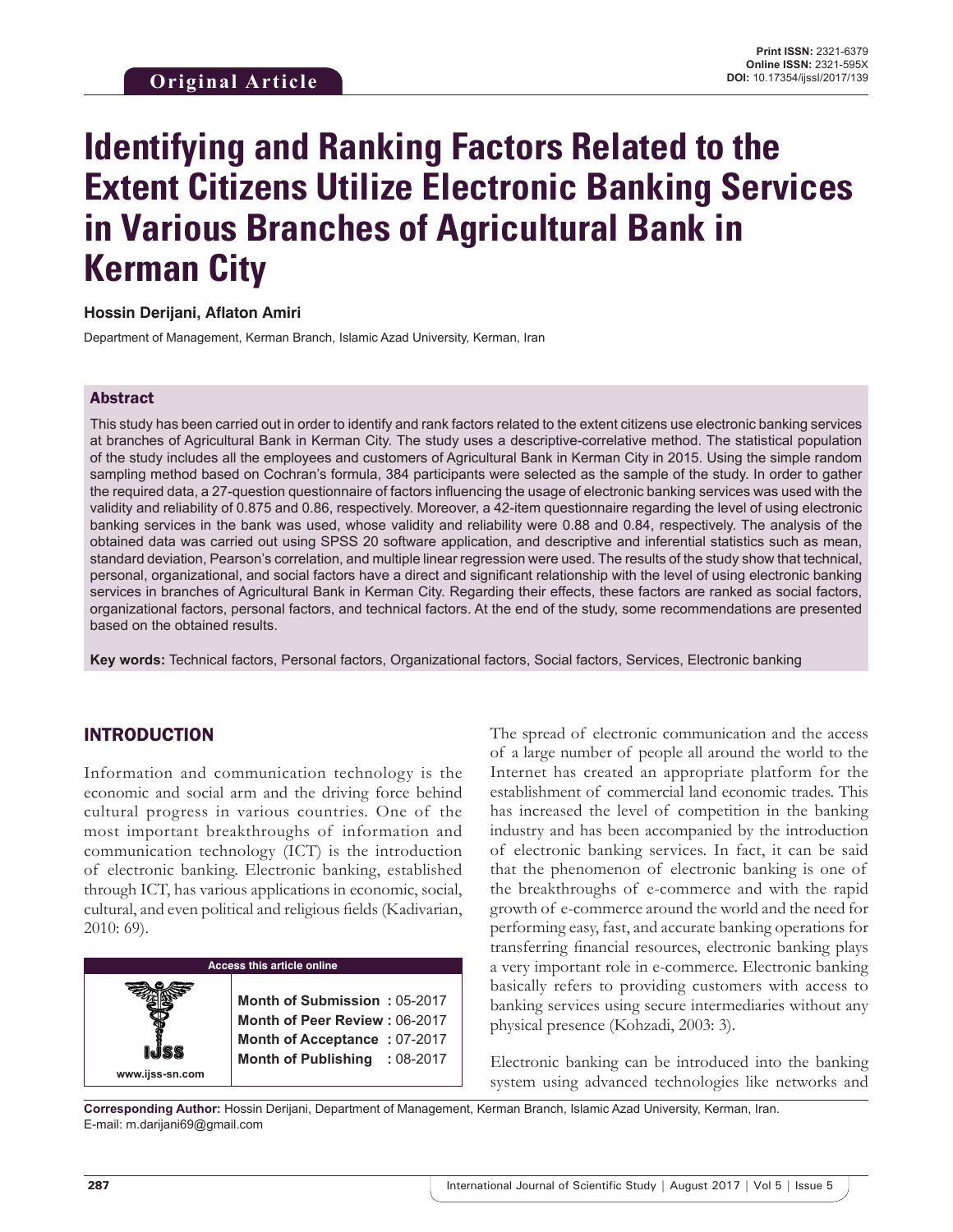telecommunication to transfer resources (money). In fact, electronic banking is defined as the optimal integration of all the activities of a bank through utilizing modern information technology based on the banking process, which is in turn based on the organizational structure of the banks, allowing the provision of all the services needed by the customers (Venous and Mokhtaran, 2002: 6).

Due to its speed, efficiency, cost-effectiveness, and utilization of opportunities, e-banking has opened a new realm of competition. The advent of the novel phenomenon of electronic exchange of information through various networks, particularly the Internet, on the one hand, and the global village narrative on the other, has created a great change in the banking field (Kadivarian, 2010: 89).

Sadri (2009) classifies e-banking in Maskan Bank into four new tools including the new automated teller machines (ATMs), Point of Sale (POS), internet services, and mobile bank. Providing card services, withdrawal using ATM, transfer of money inside and among banks which are members of the SHETAB network through ATMs, paying utility bills using ATMs, providing bills through ATMs, point of sale devices (POS), telephone bank, and mobile bank are all among the e-banking services of Maskan Bank (Bidabad and Alahyari, 2006: 3).

Based on previous studies, various factors can influence the acceptance of e-banking among users. In this study, some of the factors influencing the acceptance of modern technologies are discussed. Overall, these factors can be divided into three categories based on their nature:

- 1- Personal factors: previous experience with using similar electronic services, lack of computer anxiety, and demographics such as age, gender, education level, and so on.
- 2- Organizational factors: maintaining security and privacy, system and web specifications, accessibility, supporting users.
- 3- Social factors: perceived risk, the presence of required infrastructure, perceived ease of use, and perceived profitability (Hasani, 2010: 89).

The results of Sanayei and Zarepour (2014) indicate the positive impact of perceived quality of conventional services on the attitudes of customers towards the quality of electronic services and the willingness to use e-banking. SafaeeGhadikolaei et al. (2011) showed that the quality of automatic services directly affected the loyalty of customers. Hashemian (2010) concluded that the expected performance, the compatibility of technology's task, the selected effort, and facilitating conditions had a significant impact on accepting e-banking and the satisfaction of the customer. According to SalehiMaman (2004) locational desirability, awareness of customers, system integration, diversity of services, ease of use, access, and reliability were the six factors affecting the tendency of customers to use ATMs. Bakhshali et al. (2010) argue that the most important reason for not accepting and using e-banking services by the customers is being used to using conventional services. Lagazian and Yaghma (2010) argue that the three factors of performance expectation, effort expectation, and social impacts affect the tendency to use services and the two factors of not willing to use and facilitating factors are influential in using e-banking services. The results of SadeghAmalNik et al. (2006) show that basic infrastructure is the main obstacle for the shift from conventional banking to e-banking in Iran, and legal, social, cultural, knowledge, and technology factors are next on the line. Sahut (2002) shows that in the process of providing banking services, understanding the behavior of customers and their requirements are influential in increasing the quality of electronic services. Ndubisi and Sinti (2004) show that attitude factors such as the importance of banking needs, compatibility, complexity, testability, and risk are influential in accepting internet banking. Poon (2012) shows that factors including ease of use, access, bank management, security and privacy, speed, and cost affect the acceptance of e-banking. Casolaro L and Gobbi (2013) argue that the ratio of the number of ATMs to the number of branches of each bank has a positive correlation with the productivity of that bank.

In recent years, the banking system of Iran has tried to expand e-banking services by investing a lot of capital and along with that the FABA center (the center for creating the culture and training of e-banking in the banking system of the country) and its professional workgroups have tried to improve the quality of these services. Among the measures taken so far we can mention the possibility of receiving banking services through the Internet, ATMs, and POS.It seems that the level of using modern banking services of the country's banking system by the citizens in the context of the e-banking system hasn't grown alongside the investments of the banking system in this field and the usage of e-banking services by the majority of citizens is limited to withdrawing cash from ATMs. Of course, improving telecommunication infrastructure and the culture and awareness regarding the utilization of telecommunication tools (particularly the Internet) for receiving banking services is one of the most important prerequisites of using e-banking, which has overshadowed the efforts of the country's banking system. Therefore, various factors can influence the level of using e-banking services by the citizens including awareness, creating the culture, ensuring the citizens, political factors, social factors, technical factors, and so on. Accordingly, this study tries to identify the factors related to the level of using e-banking services by the citizens in various branches of Agriculture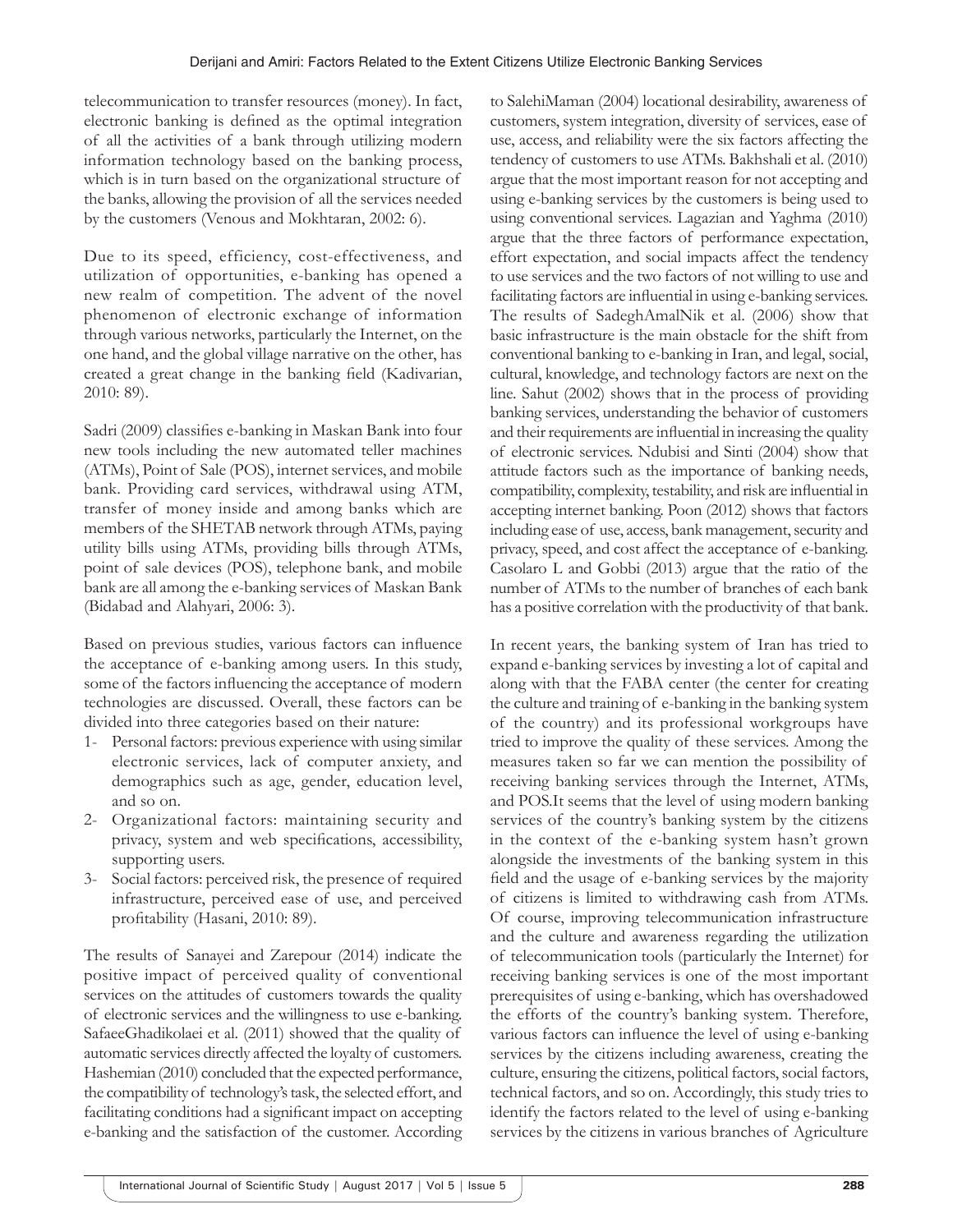Bank in Kerman City and to rank them from the point of view of the customers.

## METHODOLOGY

The current study is a descriptive-correlative one. The statistical population of the study includes all the customers of Agricultural Bank in Kerman City in 2015, which is an unlimited population, the sampling method is a simple random sampling method and since the statistical population (the customers of Agricultural Bank in Kerman City) is not accurately known, the size of the sample based on Cochran's formula with a 0.05 error equals 384 participants. In order to measure the factors influencing the utilization of e-banking services in this bank, a 72-item questionnaire developed by Moradi (2014) is used. Each item has 5 options, whose scoring includes completely agree (5), agree (4), somewhat agree (3), disagree (2), and completely disagree (1). In order to measure the level of using e-banking by the customers, a 42-item questionnaire developed by Yahyazadeh (2012) is used. This questionnaire includes 42 questions, which measure using ATMs, POS, mobile bank, and internet bank services. Each item has 6 options including never (0), once a week (2), 1-3 times a week (4), 2-5 times a week (5), 3-10 times a week (4), and more than 10 times a week (5). The reliability of the questionnaire on factors influencing the utilization of e-banking services in the bank developed by Moradi (2014) is 0.875 and the reliability of the questionnaire on the level of using e-banking by the customers developed by Yahyazadeh (2012) is 0.88. The reliability coefficient for the questionnaire on factors influencing the utilization of e-banking services in the bank based on Cronbach's alpha is 0.86 and the reliability coefficient for the questionnaire on the level of using e-banking by the customers based on Cronbach's alpha is 0.84. In this study, statistics such as frequency distribution tables and inferential statistics such as Pearson's correlative coefficient and multiple linear regression have been used. All the data analysis is carried out using SPSS software application. And the significance level in this study is  $\alpha$  = 0.05.

## FINDINGS

## **Descriptive Findings**

#### **Inferential Findings**

Hypothesis: there is a relationship among technical, personal, organizational, and social factors and the level of using e-banking services by the customers (Table 2).

The analysis of the data shows that the correlation coefficients of the Pearson's test between technical, personal, organizational, and social factors and the level of using e-banking services by the customers are equal to 0.725, 0.8401, 0.780, and 0.880, respectively, with a significance of 0.001, which is smaller than the significance level of  $\alpha$  = 0.05. Therefore, there is a significant relation between technical, personal, organizational, and social factors and the level of using e-banking services by the customers (Table 1).

#### **The Regression Equation**

$$
Y = \beta_0 + \beta_1 X_1 + \beta_2 X_2 + \beta_3 X_3 + \beta_4 X_4 + \varepsilon
$$

The multiple regression coefficient equals  $r = 0.951$ , which indicates the level of relation between these factors and e-banking services and since the significance level equals 0.000, which is smaller than  $\alpha = 0.05$ , this relation is significant. Since the value of  $R^2$ <sub>adj</sub>(adjusted  $R^2$ ) equals 0.905, all the variables entered into the model explain 0.905 percent of the variance in e-banking services (Table 3).

Moreover, considering the value of calculated  $-p$  in the regression model's coefficients test,  $H_0^1$  is rejected at the  $0.05$ level. Therefore, considering the value of *t*, we can predict the e-banking services through personal, organizational, and social factors (Table 4).

## **DISCUSSION**

The results of the study show that there is a direct and significant relationship between technical factors and e-banking services in the branches of the Agricultural Bank in Kerman City. These results are in line with the findings of SalehiMaman (2004) who showed that ease of use/ access was a factor affecting the tendency of customers to use ATMs. They are also in line with the findings of SadeghAmalNik et al. (2006) who enumerated technical

| Table 1: Descriptive statistics of the variables |               |             |                |                |                           |  |  |
|--------------------------------------------------|---------------|-------------|----------------|----------------|---------------------------|--|--|
| <b>Mean</b>                                      | <b>Median</b> | <b>Mode</b> | <b>Maximum</b> | <b>Minimum</b> | <b>Standard deviation</b> |  |  |
| 48.08                                            | 49            | 49          | 65             | 13             | 9.96                      |  |  |
| 44.61                                            | 44            | 50          | 65             | 13             | 9.68                      |  |  |
| 81.84                                            | 81            | 81          | 104            | 54             | 7.94                      |  |  |
| 189.55                                           | 188           | 188         | 233            | 120            | 18.65                     |  |  |
| 365.36                                           | 362           | 359         | 467            | 212            | 41.57                     |  |  |
|                                                  |               |             |                |                |                           |  |  |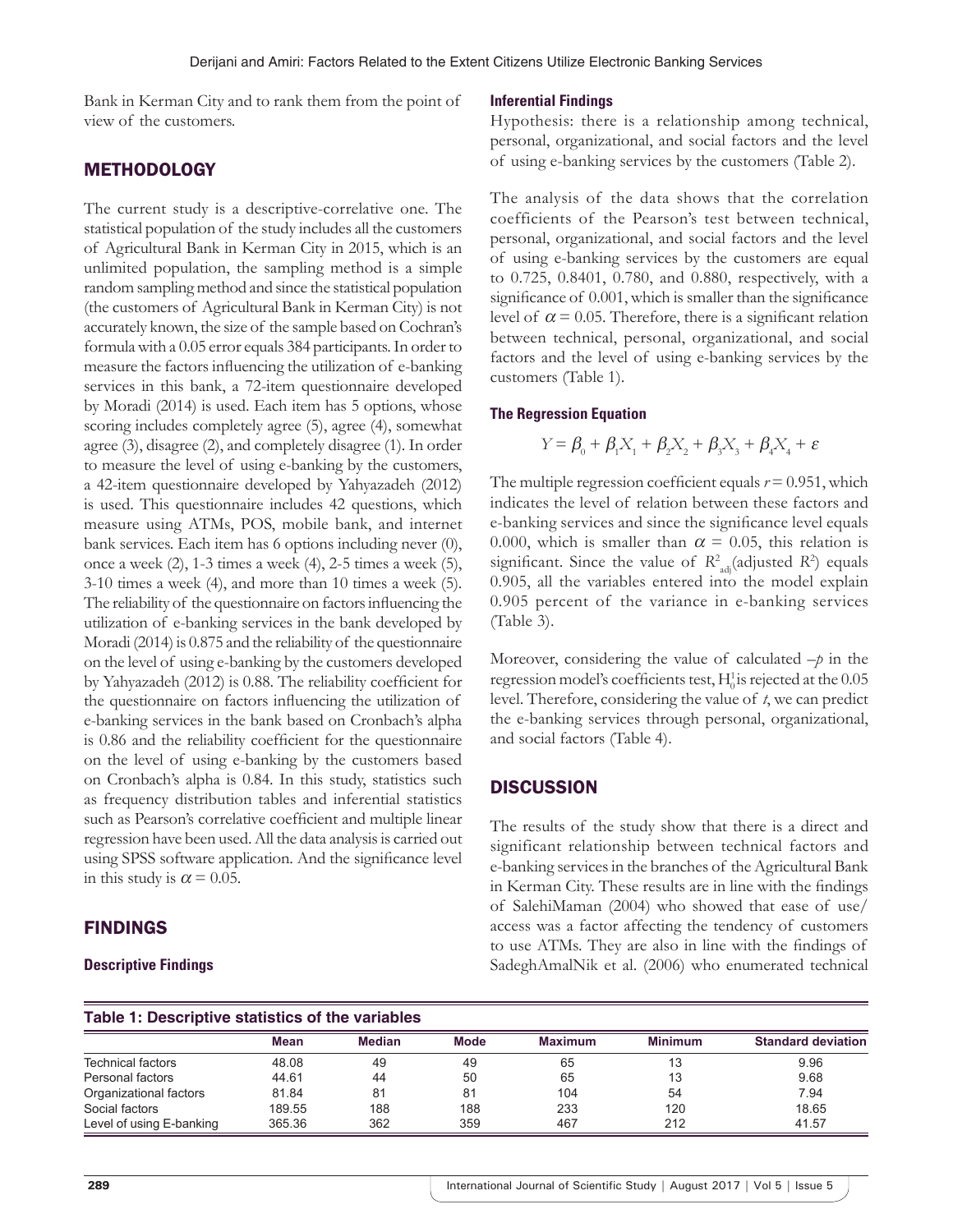and technological factors as one of the factors affecting the usage of e-banking services, and findings of Sameri Azad (2010) who believed computer skills were influential in accepting e-banking, and the findings of Sahut (2003) who believed ease of use and designing a suitable graphical interface were among the factors influencing the attraction of internet customers. Therefore, it can be said that when technical, computer, human resources, and the bank have a good support for performing banking services through ATMs and a good internet connection is provided, people can access internet to use banking services, performing banking operations is easy through the Internet, the banks train the customers on how to perform banking services through the internet (POS, ATM), the customers will have a higher level of tendency and willingness to use e-banking services.

Based on the results, there is a direct and significant relationship between personal factors and e-banking services at branches of the Agricultural Bank in Kerman City. In other words, by increasing personal capabilities and characteristics, the level of using e-bankingservices by the customers increases. These results are in line with the results of Hashemian (2010), who believes risk

## **Table 2: Statistics of pearson and spearman's correlative tests regarding the relation between technical, personal, organizational, and social factors and level of using E‑Banking services by the customers**

| <b>Variable</b>        | <b>Using e-banking services</b>   |                     |          |  |
|------------------------|-----------------------------------|---------------------|----------|--|
| Test                   | <b>Pearson</b>                    | <b>Presence of</b>  |          |  |
|                        | <b>Correlation</b><br>coefficient | <b>Significance</b> | relation |  |
| Technical factors      | 0.725                             | 0.001               | Yes      |  |
| Personal factors       | 0.8401                            | 0.001               | Yes      |  |
| Organizational factors | 0.780                             | 0.001               | Yes      |  |
| Social factors         | 0.880                             | 0.001               | Yes      |  |

regarding personal innovativeness and self-sufficiency and awareness are among the factors affecting the acceptance of e-banking, and the findings of Sameri Azad (2010), who believes the role of computer skills in accepting e-banking is influential, the findings of Sahut (2003), who argues that ease of use is one of the factors affecting the attraction of internet customers, the findings of Hasani (2010), who introduces personal factors as important and effective factors on using e-banking, and the findings of SalehiMaman (2004) who mentions customer awareness and ease of use as factors affecting the tendency of bank customers to use ATMs. Therefore, when the customers can perform their banking affairs through the Internet, and have the necessary skills, capabilities, and knowledge to do so, and when they have sufficient knowledge about various e-banking services and how to use them, and trust internet and electronic operations through these tools, and don't get anxiety while using them, and when they know that doing banking affairs through e-banking services can save them time and money, they can use e-banking services in various situations and conditions to perform their banking transactions.

Based on the results, there is a direct and significant relationship between organizational factors and e-banking services at branches of the Agricultural Bank in Kerman City. In other words, the more prepared the organization is for using e-banking services, the more willing the customers will be to use these e-banking services. These results are in line with the results of Hasani (2010), who introduces organizational factors as important and influential factors in using e-banking services, and the findings of SalehiMaman (2004), who mentions locational desirability, system integration, and diversity of services as factors affecting the tendency of bank customers to use ATMs. Therefore, it can be said that when the speed of performing banking transactions through e-banking tools is high, the customers trust e-banking services to perform

| Table 3: Analysis of variance of the regression model |                       |                   |                           |       |                    |         |       |  |
|-------------------------------------------------------|-----------------------|-------------------|---------------------------|-------|--------------------|---------|-------|--|
| Source of variance                                    | <b>Sum of squares</b> | Degree of freedom | <b>Average of squares</b> | R     | $R_{\text{adi}}^2$ |         | $-n$  |  |
| Regression                                            | 184060.279            |                   | 46015.70                  | 0.951 | 0.905              | 816.272 | 0.000 |  |
| Remaining                                             | 19392.037             | 344               | 56.372                    |       |                    |         |       |  |
| Total                                                 | 203452.315            | 348               | $\overline{\phantom{a}}$  |       |                    |         |       |  |

| Table 4: Coefficients of the regression model |                    |                       |                                |       |       |  |  |
|-----------------------------------------------|--------------------|-----------------------|--------------------------------|-------|-------|--|--|
| <b>Variable</b>                               | <b>Estimated B</b> | <b>Standard error</b> | Standard estimation of $\beta$ |       |       |  |  |
| Constant                                      | 82.27              | 6.99                  |                                | 11.77 | 0.001 |  |  |
| <b>Technical factors</b>                      | 0.062              | 0.077                 | 0.026                          | 0.80  | 0.424 |  |  |
| Personal factors                              | 0.735              | 0.092                 | 0.292                          | 7.98  | 0.001 |  |  |
| Organizational factors                        | 1.159              | 0.061                 | 0.396                          | 18.97 | 0.001 |  |  |
| Social factors                                | 0.535              | 0.066                 | 0.411                          | 8.12  | 0.001 |  |  |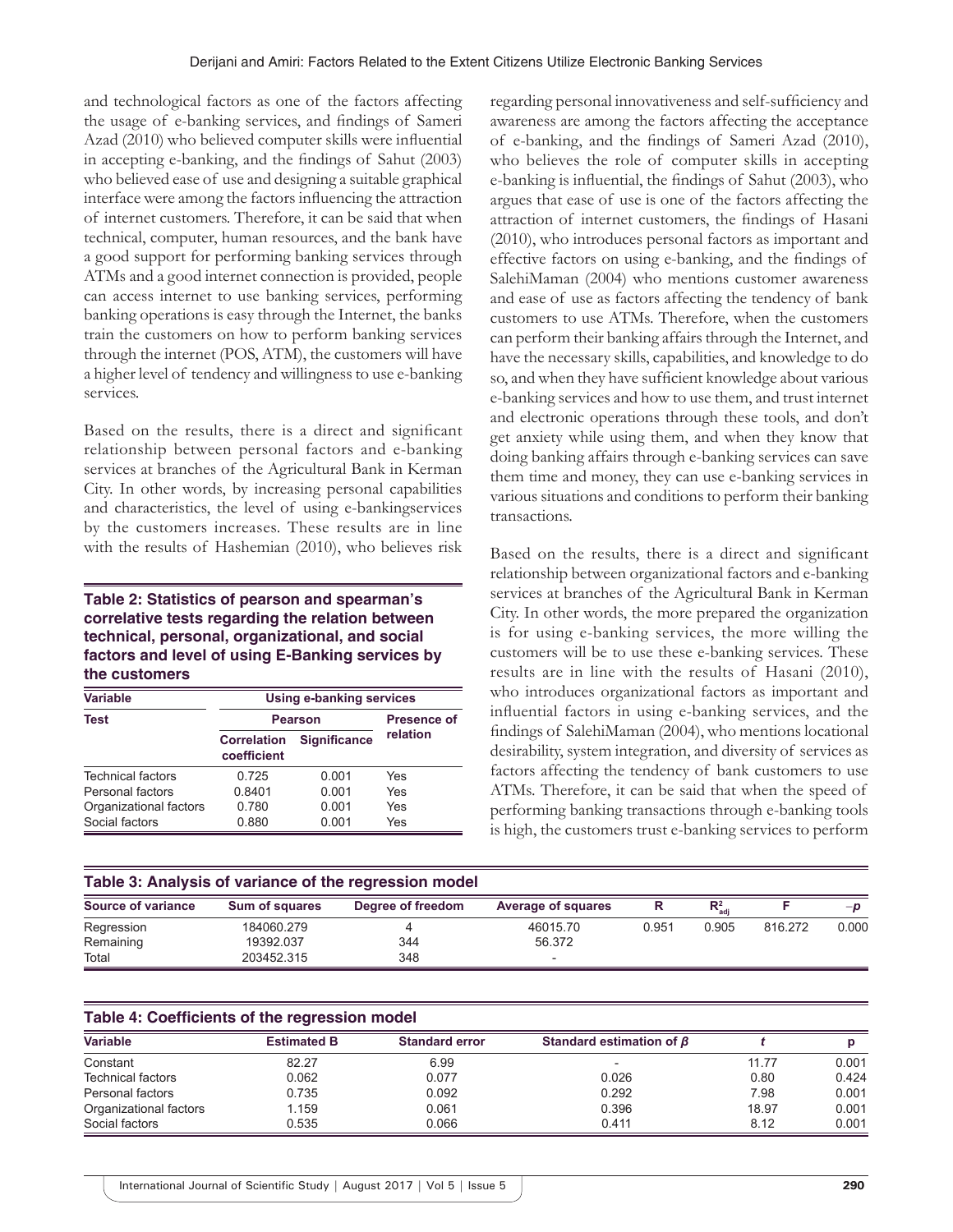banking and financial transactions, and the bank supports the customers while performing e-banking transactions, and when the customers have access to e-banking tools in their working environments and in their homes, when hardware and software equipment required for e-banking is available all over the city, when the internet speed is high enough for performing banking transactions through the Internet, when the bank takes appropriate measures to help customers more easily use e-banking, and when there is a good customer relation management in the bank, the customers will use e-banking services of the Agricultural Bank more easily and more frequently.

Moreover, there is a direct and significant relationship between social factors and e-banking services at branches of the Agricultural Bank in Kerman City. In other words, by increasing and improving social factors, the level of using e-banking services by the customers in the Agricultural Bank also increases. These results are in line with the findings of Hasani (2010), who argues that social factors are among the important and influential factors in using e-banking services, the findings of Lagazian and Yaghma (2010), who believe the three factors of performance expectation, effort expectation, and social effects are influential on tendency to use e-banking services, the findings of Bakhshali et al. (2010), who argue that being used to conventional banking is one of the obstacles for using e-banking services in Iranian society, the findings of SadeghAmalNik et al. (2006), who believe legal, social, and cultural factors are influential in the shift from conventional banking to e-banking. Accordingly, it can be said that when the culture of using e-banking services is promoted through the banks and the media and when banking transactions are easily carried out using e-banking tools, the customers will have a higher level of tendency and willingness to use e-banking services.

# FUNCTIONAL RECOMMENDATIONS

- Physical and software equipment should be present in the bank for performing banking services through the ATMs, the customers should get familiar with various e-banking services and e-banking tools, the financial security and privacy of customers must be improved, the culture of using e-banking must be promoted in the society, and the legal prosecution of e-banking crimes must be accelerated and facilitated.
- Technical and computer-related support, human resources, and the bank must be prepared to allow the accurate performance of banking services through ATMs and the internet, access to internet must be provided for performing banking transactions, performing banking transactions through the internet

must become easier, the banks must train customers on how to perform banking transactions through the internet (POS, ATM).

- The customers must try to learn how to perform banking transactions through the internet and get the necessary training in the regard. The customers must be encouraged to accumulate knowledge regarding various e-banking services of the banks and how to use these services. Their trust in internet and electronic transactions must be improved.
- The speed of performing banking transactions through e-banking tools must be improved. The customers must have access to e-banking tools in their working environment and their homes. Software and hardware equipment for e-banking must be provided all over the city. The internet speed must be increased to perform e-banking transactions more easily.
- The culture of using e-banking must be promoted by the banks and the media. The banking transactions must be easily carried out through e-banking tools.

# REFERENCES

- Bakhshali, F.; Husseinifard, M.; Rahmati, M.H.; (2010), Evluating the Effects of Factors Influencing the Acceptance and Utilization of E-Banking (Case Study: Branches of Meli Bank in Arak City), Organizational Culture Management, management Journal, 8(22).
- Bidabad, Bijan; Alahyarifard, Mahmoud, (2006) Effects of Modern Banking on Productivity and Finished Price of Banking Services (Case Study: Meli Bank), Internal Periodical of Meli Bank, No. 19, 18-126.
- Hasani, F.; Soltani, S. (2008), Banking through Cellphone, Journal of Information Technology Age, No. 38; 131-139.
- Hasani, Muhammad; Sameri, Maryam; (2010), Evaluating the Organizational Effectiveness of High Schools in Zone One of Uremia City Using Parsons' Model, Journal of Cultural Management, Year 8, No. 223, 21-201
- SadeghAmalNik, Mohsen; Razmi, Jafar; KeshehFarahani, Somayeh; (2006), Developing the Shifting Approach from Conventional Banking to E-Banking in Iran, Periodical of Modern Economy and Trade, No. 151, 7-120.
- SalehianMaman, M.; (2004), Identifying Factors Affecting the Tendency of Bank Customers to Use ATMs, MA Dissertation, University of Tehran, Faculty of Management.
- Sadri, N. (2009) POS: a Tool for Developing E-Banking, Journal of Bank and Economy, No. 104
- SafaeiGhadikolaei, A.; Rabiei, A.; SaraviMoghadam, N. (2011), Evluating the Quality of Automatic Banking Services (Case Study: Saman Bank), Rahbord-e-Yas, No. 26, 80-94.
- Sanayei, A. (2001), Electronic Marketing and Electronic Commerce, JahadDaneshgahi Publications, Isfahan, Second Edition.
- Kohzadi, N. (2005), The Status of E-Banking in Iran and the World, Internal Periodical of Meli Bank of Iran, No, 33, 27-77
- Kadivarian, Bahman; (2010), Evaluating Factors Affecting the Utilization of E-Banking in Sepah Bank of Ilam Province, MA Dissertation of Commercial Management, Islamic Azad University of Kermanshah.
- Lagazian, M.; Yaghma, S. (2010), Identifying and Determining the Effects of Factors Influencing the Acceptance of E-Banking from the Viewpoint of the Customers, Journal of Knowledge and Development (Scientific Research Journal), 17 (34).
- Hashemian, M.; (2010) Analyzing Success Factors in Accepting Electronic Banking (Case Study: Saman Bank), MADissertation, Electronic Education Center, Higher Education Institute of MehrAlborz.